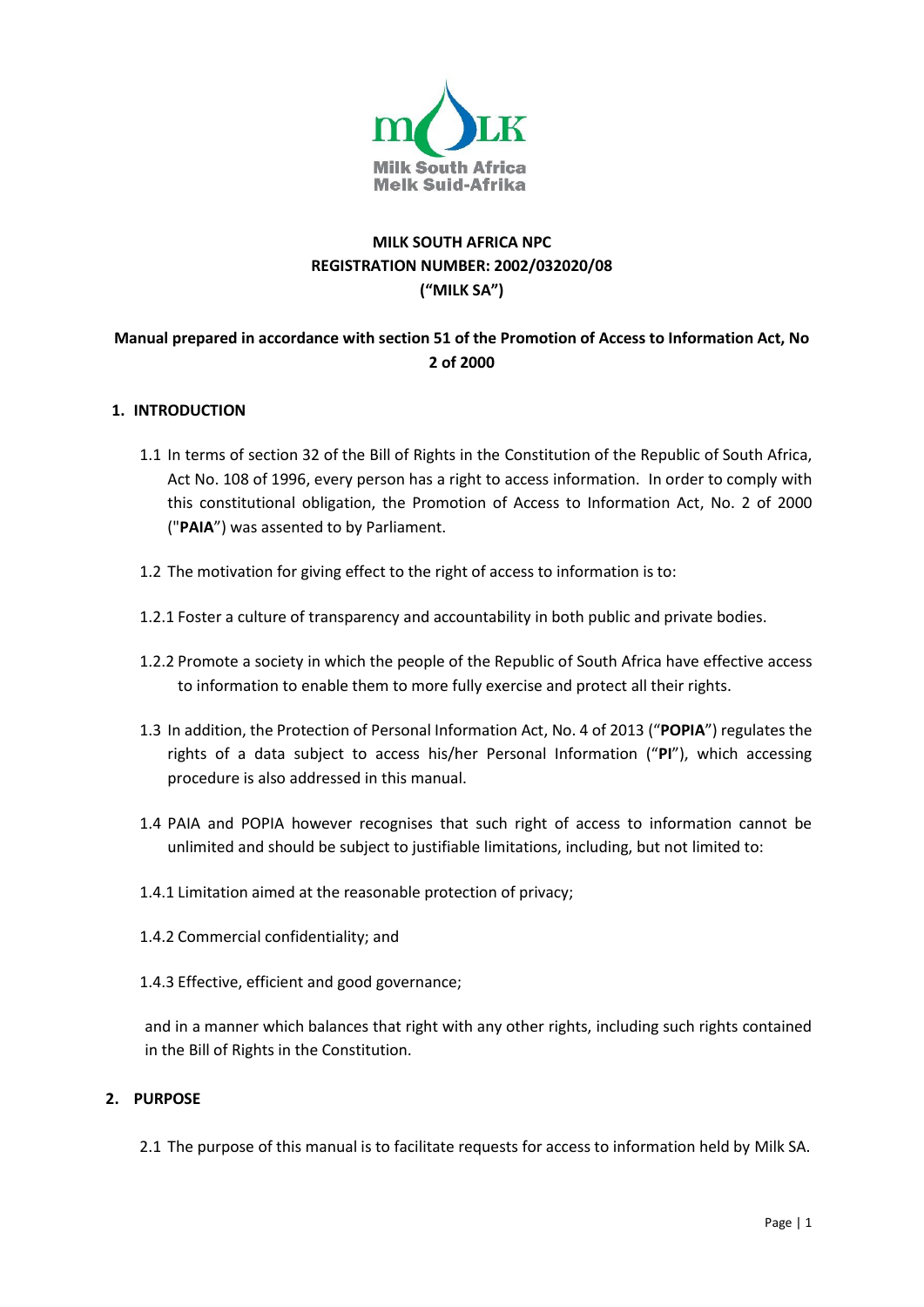- 2.2 This manual does not comprehensively deal with every procedure provided for in PAIA and POPIA. Requesters are advised to familiarise themselves with the provisions of PAIA and POPIA before making any requests to Milk SA in terms of such legislation.
- 2.3 Milk SA makes no representation and gives no undertaking or warranty that the information in this manual or any information provided by it to a requester is complete or accurate, or that such information is fit for any purpose. All users of any such information shall use such information entirely at their own risk, and Milk SA shall not be liable for any loss, expense, liability, or claims, howsoever arising, resulting from the use of this manual or of any information provided by Milk SA or from any error therein.
- 2.4 All users and requesters irrevocably agree to submit to the law of the Republic of South Africa and to the exclusive jurisdiction of the Courts of South Africa in respect of any dispute arising out of the use of this manual or any information provided by Milk SA.

## **3. THE MAIN BUSINESS ACTIVITIES OF MILK SA**

Milk SA aims to promote the competitiveness of the South African dairy industry.

## **4. CONTACT DETAILS OF INFORMATION OFFICER**

- **Name:** Andrea Rademan (Operations Officer)
- **Postal address:** PO Box 1961, Brooklyn Square, Pretoria, Gauteng, 0075 **Physical address:** Brooklyn Court Building Block B, First Floor, 361 Veale Street, Nieuw Muckleneuk, Pretoria, Gauteng
- **Telephone number:** 012 460 7312
- **E-mail address:** [operations@milksa.co.za](mailto:operations@milksa.co.za)
- **Website:** [www.milksa.co.za](http://www.milksa.co.za/)

## **5. GUIDES TO PAIA AND POPIA OF SOUTH AFRICAN HUMAN RIGHTS COMMISSION**

The Guide described in section 10 of PAIA was published in August 2003 and contains the information as prescribed in PAIA**.** Any enquiries regarding this guide should be directed to the South African Human Rights Commission **("SAHRC")**.

Copies of PAIA and POPIA, as well as the relevant regulations and guides to these acts, can also be obtained from the SAHRC or the Information Regulator (see contact details below):

| <b>SAHRC</b>                                | <b>INFORMATION REGULATOR</b> |
|---------------------------------------------|------------------------------|
| South African Human Rights Commission       | <b>JD House</b>              |
| Promotion of Access to Information Act Unit | 27 Stiemens Street           |
| Research and Documentation Department       | <b>Braamfontein</b>          |
| Private Bag 2700                            | Johannesburg                 |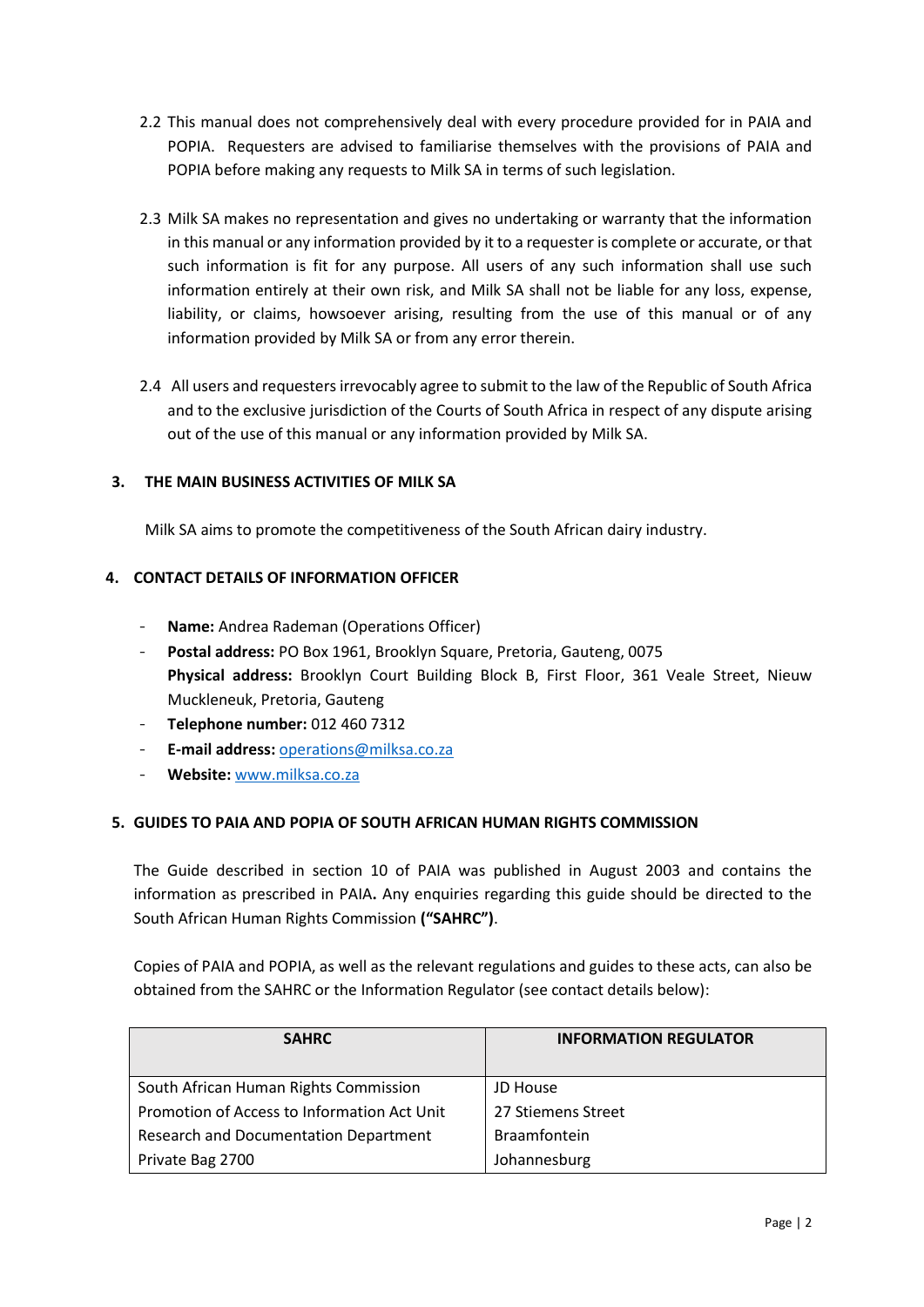| Houghton                         | 2001                          |
|----------------------------------|-------------------------------|
| Johannesburg                     | Email: inforeg@justice.gov.za |
| 2041                             |                               |
| Telephone number: (011) 877 3600 |                               |
| Fax number: (011) 484 7146/7     |                               |
| Website: www.sahrc.org.za        |                               |
|                                  |                               |

## **6. THE FOLLOWING RECORDS ARE AVAILABLE IN TERMS OF SECTION 51(1)(d) OF PAIA:**

6.1 Milk SA has, *inter alia*, records available in terms of the following legislation of the Republic of South Africa:

| Companies Act, No. 71 of 2008                                               | Marketing of Agricultural Products Act, No. 47<br>of 1996 |
|-----------------------------------------------------------------------------|-----------------------------------------------------------|
| Basic Conditions of Employment Act, No. 75 of<br>1997                       | Value Added Tax Act, No. 89 of 1991                       |
| Employment Equity Act, No. 55 of 1998                                       | Income Tax Act, No. 58 of 1962                            |
| Compensation for Occupational Injuries and<br>Diseases Act, No. 130 of 1993 | Occupational Health and Safety Act, No. 85 of<br>1993     |
|                                                                             |                                                           |
| The Labour Relations Act, No. 66 of 1995                                    |                                                           |

6.2 Please note that aforementioned list is not exhaustive, and the Information Officer can be contacted in order to confirm any specific legislative record holding.

## **7. INFORMATION AVAILABLE IN TERMS OF SECTION 52 OF PAIA**

To date, no notice(s) has/have been published on the categories of records that are automatically available without a person having to request access in terms of PAIA.

## **8. DESCRIPTION OF THE SUBJECTS AND CATEGORIES OF RECORDS HELD BY MILK SA**

8.1 The description of the subjects and categories of records held by Milk SA include the following:

| <b>SUBJECT OF INFORMATION</b>          | <b>CATEGORIES OF INFORMATION</b>                                                        |
|----------------------------------------|-----------------------------------------------------------------------------------------|
| <b>Company Incorporation Documents</b> | MOI and CIPC documents                                                                  |
| Corporate Governance Records           | Board meeting minutes, Executive Committee<br>meeting minutes, Legal Compliance Records |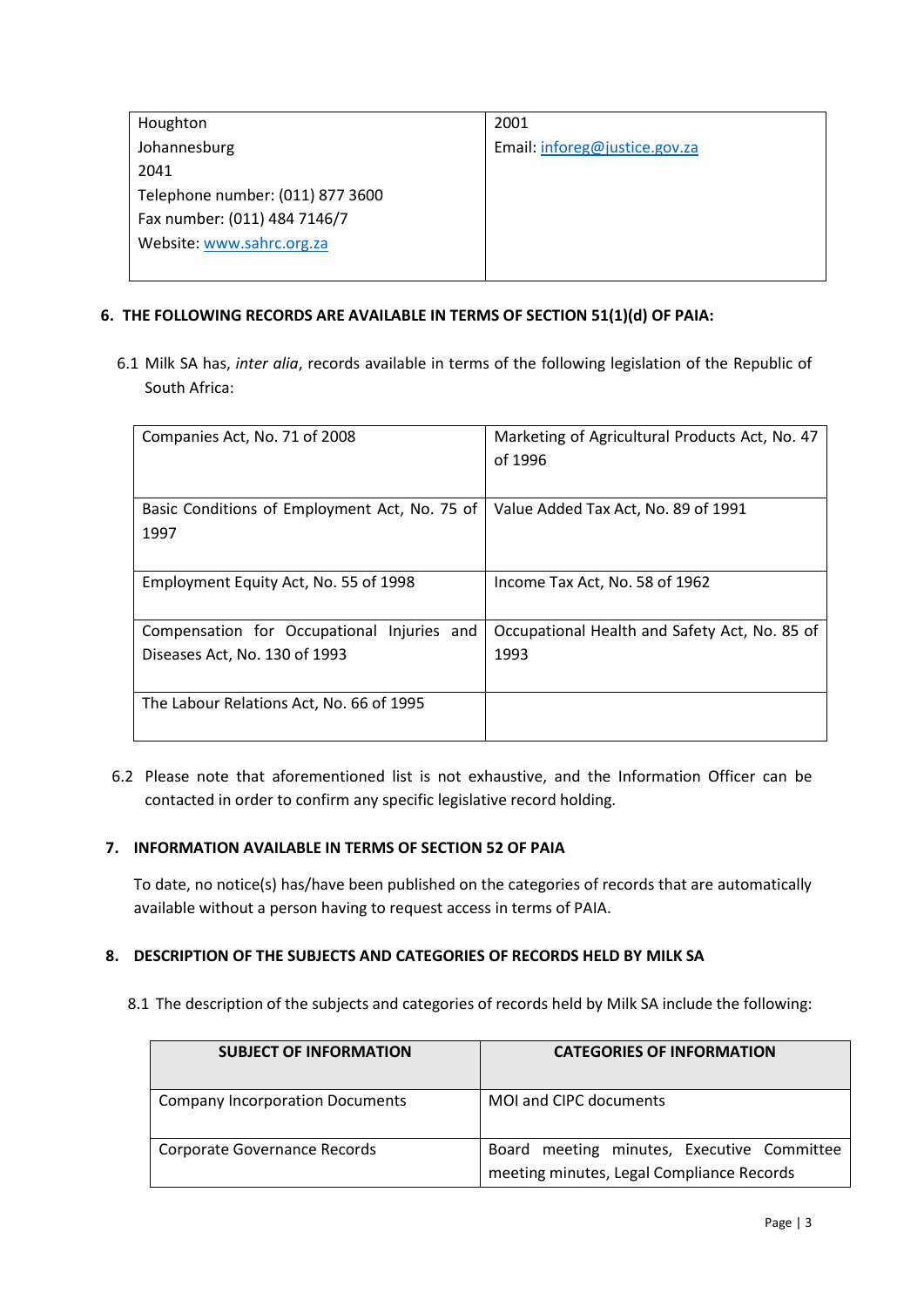| Secretarial records                         | Share Register, Minutes of General Meetings,               |
|---------------------------------------------|------------------------------------------------------------|
|                                             | Annual Reports, statutory returns to relevant              |
|                                             | authorities                                                |
|                                             |                                                            |
| Financial and administration records        | Accounting records, books, and documents, annual           |
|                                             | financial statements                                       |
|                                             |                                                            |
| Income tax records                          | PAYE and UIF records                                       |
|                                             |                                                            |
| Human Resources/Employment records          | letters/contracts<br>of<br>employees,<br><b>List</b><br>оf |
|                                             | employment, leave records, Employment Equity               |
|                                             | Reports                                                    |
|                                             |                                                            |
| Insurance records                           | Public liability insurance records                         |
|                                             |                                                            |
| Immovable and movable property              | Asset register                                             |
|                                             |                                                            |
| Information of persons registered with Milk | Registration forms, debit and credit notes, legal          |
| SA in terms of the regulations issued under | documentation                                              |
| the Marketing of Agricultural Products Act  |                                                            |
| ("MAP")                                     |                                                            |
|                                             |                                                            |
| Miscellaneous agreements                    | General commercial agreements                              |
|                                             |                                                            |
| Operations records                          | Communication<br>strategies,<br>general                    |
|                                             | correspondence, litigation / legal proceedings             |
|                                             |                                                            |
| Correspondence                              | Correspondence with Milk SA role-players                   |
|                                             |                                                            |

8.2 Please note that aforementioned list is not exhaustive, and the Information Officer can be contacted in order to confirm any specific subject and category of information held by Milk SA.

## **9. PROCESSING OF PERSONAL INFORMATION (PI)**

#### 9.1 **The purpose for processing personal information**

Milk SA processes PI for various purposes, where legally justified to do so. Milk SA maintains a separate privacy statement, which incorporates the purposes of processing. The privacy statement is available on Milk SA's website: [www.milksa.co.za/compliance](http://www.milksa.co.za/compliance)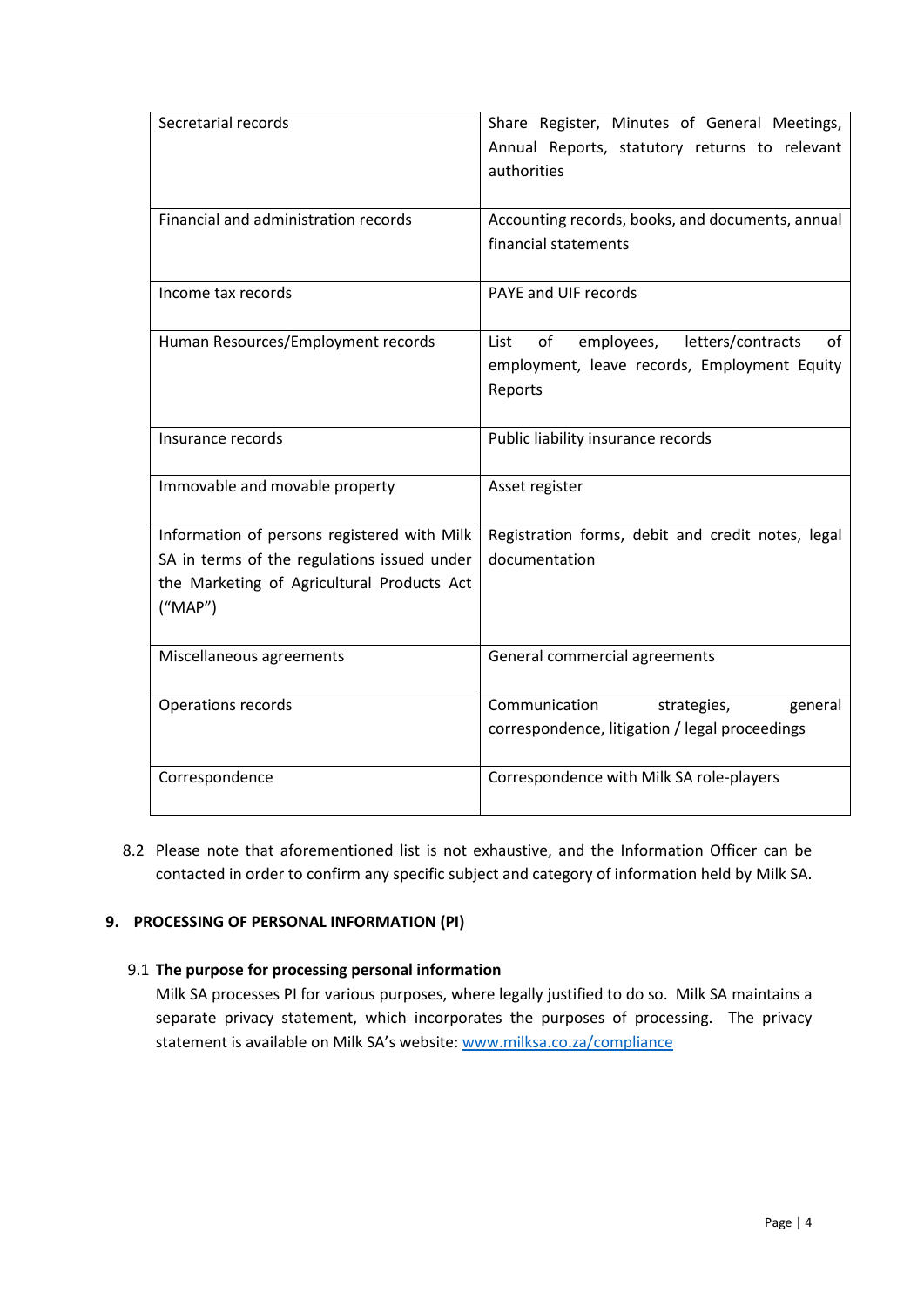## 9.2 **Categories of data subjects and Personal Information processed by Milk SA**

| <b>CATEGORIES OF DATA SUBJECTS</b>                        | <b>PI PROCESSED</b>                            |
|-----------------------------------------------------------|------------------------------------------------|
|                                                           |                                                |
| Members (SAMPO and MPO)                                   | Member PI                                      |
| Role-players registered with Milk SA in                   | Role player personal/special PI, e.g., name,   |
| terms of the MAP Act                                      | identity number, (ID) company registration     |
|                                                           | number, email address etc.                     |
|                                                           | Role player bank details, e.g., account number |
|                                                           | Role-player location information               |
|                                                           | Role-player third-party information, such as   |
|                                                           | from credit bureaux and the Companies and      |
|                                                           | Intellectual Property Commission ("CIPC")      |
| <b>Suppliers / Contractors</b>                            | Supplier / Contractor PI                       |
|                                                           | Supplier / Contractor contracts                |
|                                                           | Supplier / Contractor bank details             |
|                                                           | Biometric information of supplier / contractor |
|                                                           | representatives                                |
|                                                           | PI of supplier / contractor representatives    |
| <b>Employees (prospective, previous, and</b><br>existing) | Employee PI (e.g., name, ID, etc.)             |
|                                                           | Employee education and psychometrics records   |
|                                                           | Employee medical information                   |
|                                                           | Employee disability information                |
|                                                           | Employee biometric information                 |
|                                                           | Employee bank details                          |
|                                                           | Employee tax and financial information         |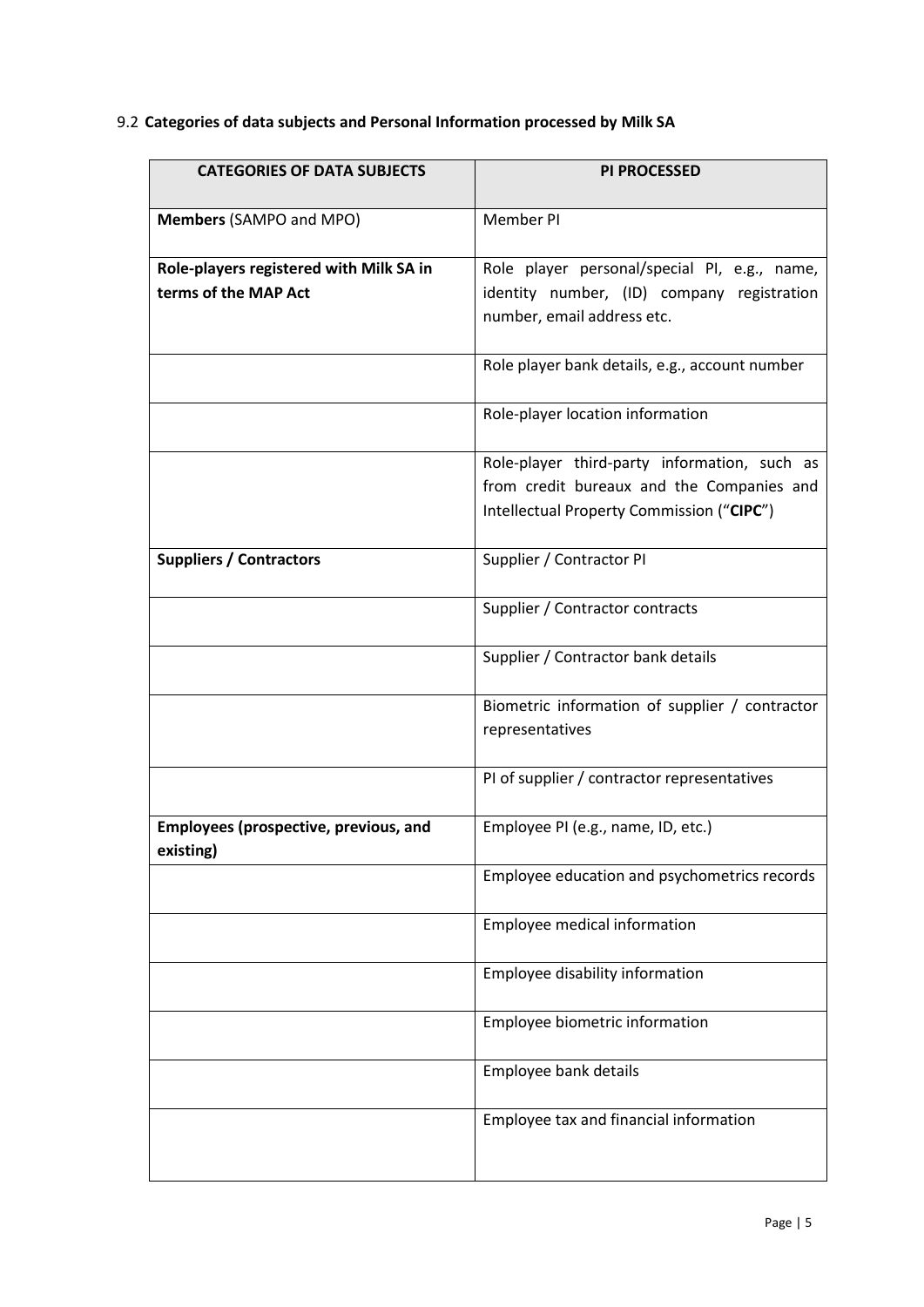|                       | Employee contracts                       |
|-----------------------|------------------------------------------|
|                       | Employee beneficiary information         |
|                       | Employee's relatives                     |
|                       | Employee vehicle registration            |
|                       | Employee performance records             |
|                       | Payroll records                          |
|                       | Electronic access records                |
|                       | Surveillance records                     |
|                       | Health and safety records                |
|                       | Training records                         |
|                       | Background checks                        |
|                       | Criminal checks                          |
|                       | <b>Employment history</b>                |
| <b>Job applicants</b> | Curriculum vitae and application forms   |
|                       | Criminal checks                          |
|                       | <b>Background checks</b>                 |
| <b>Visitors</b>       | Physical access records                  |
|                       | Electronic access records, scans         |
|                       | Surveillance records (like CCTV footage) |
|                       |                                          |

# 9.3 **Recipients or categories with whom Personal Information is shared**

9.3.1 Milk SA may share the PI of its data subjects, where legally justified to do so, for any of the purposes as set out in Milk SA's privacy statement (see paragraph 9.1 above) with amongst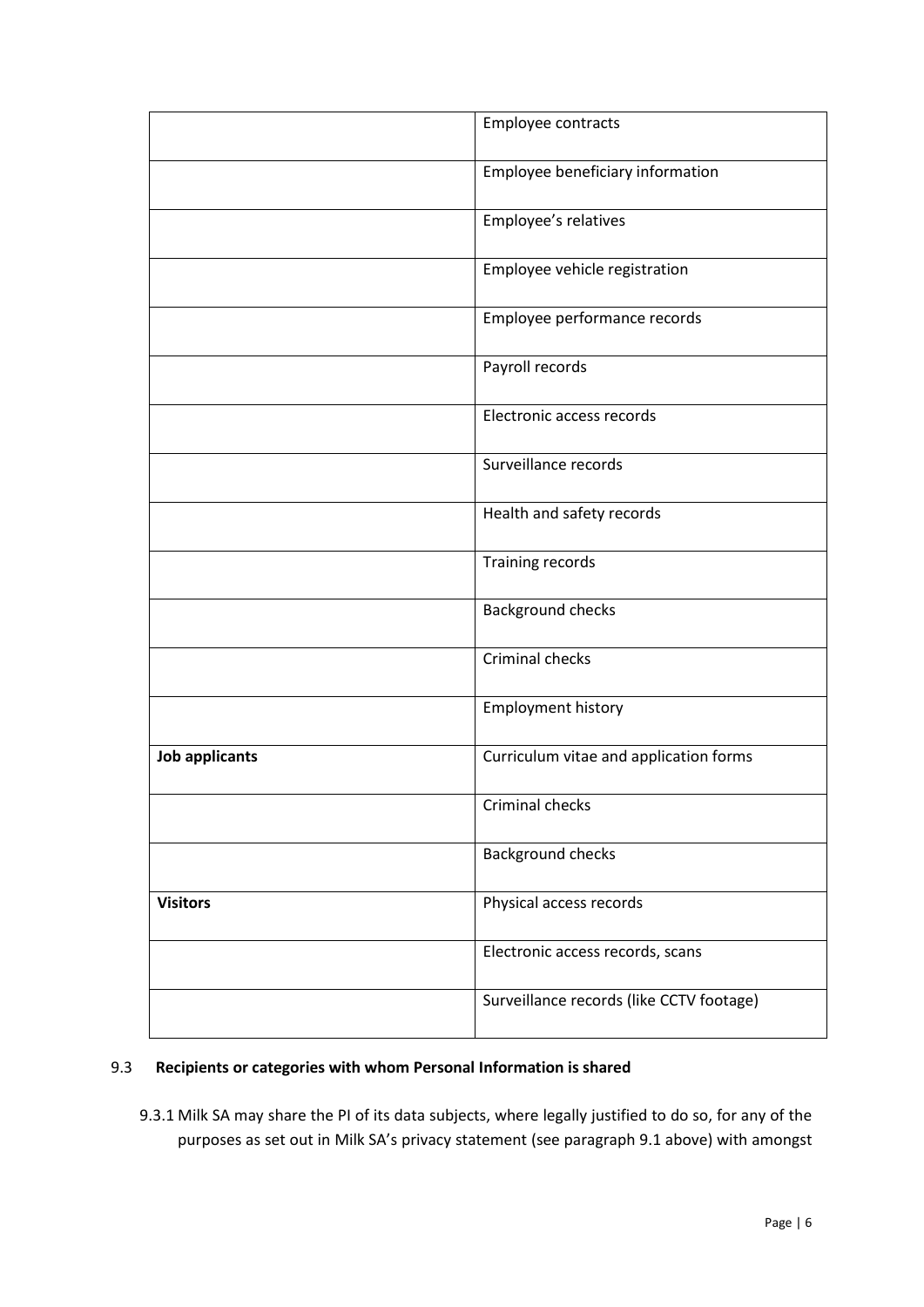others, Milk SA's service providers, operators (suppliers and third parties) who perform services on its behalf.

- 9.3.2 Milk SA does not share the PI of its data subjects with any third parties, except if:
- 9.3.2.1 it is obliged to provide such information for legal or regulatory purposes;
- 9.3.2.2 it is required to do so for purposes of existing or future legal proceedings;
- 9.3.2.3 it is involved in the prevention of fraud, loss, bribery or corruption;
- 9.3.2.4 the third party performs services and processes PI on Milk SA's behalf as its operator;
- 9.3.2.5 this is required to provide or manage any information, products and/or services to data subjects; or
- 9.3.2.6 this is needed to help Milk SA improve the quality of its products and services.
- 9.3.3 Milk SA will send its data subjects appropriate notifications or communications of its processing if it is obliged to do so by law, or in terms of its contractual relationship with data subjects.
- 9.3.4 Milk SA's employees and suppliers are required to adhere to legislation relating to privacy and confidentiality principles.

#### 9.4 **Information security measures to protect personal information**

- 9.4.1 Reasonable technical and organisational measures have been implemented for the protection of PI processed by Milk SA.
- 9.4.2 Milk SA continuously implement and monitor reasonable technical and organisational security measures to protect the PI it holds, against unauthorised access, as well as accidental or wilful manipulation, loss, damage, or destruction.
- 9.4.3 Milk SA will take reasonable steps to ensure that operators (suppliers and third parties) Process PI on its behalf in accordance with POPIA.

#### 9.5 **Personal Information received from third parties**

When Milk SA receives PI from a third party on behalf of a data subject, it requires confirmation that the third party has a lawful justification in terms of section 11 of POPIA, to share such information with Milk SA.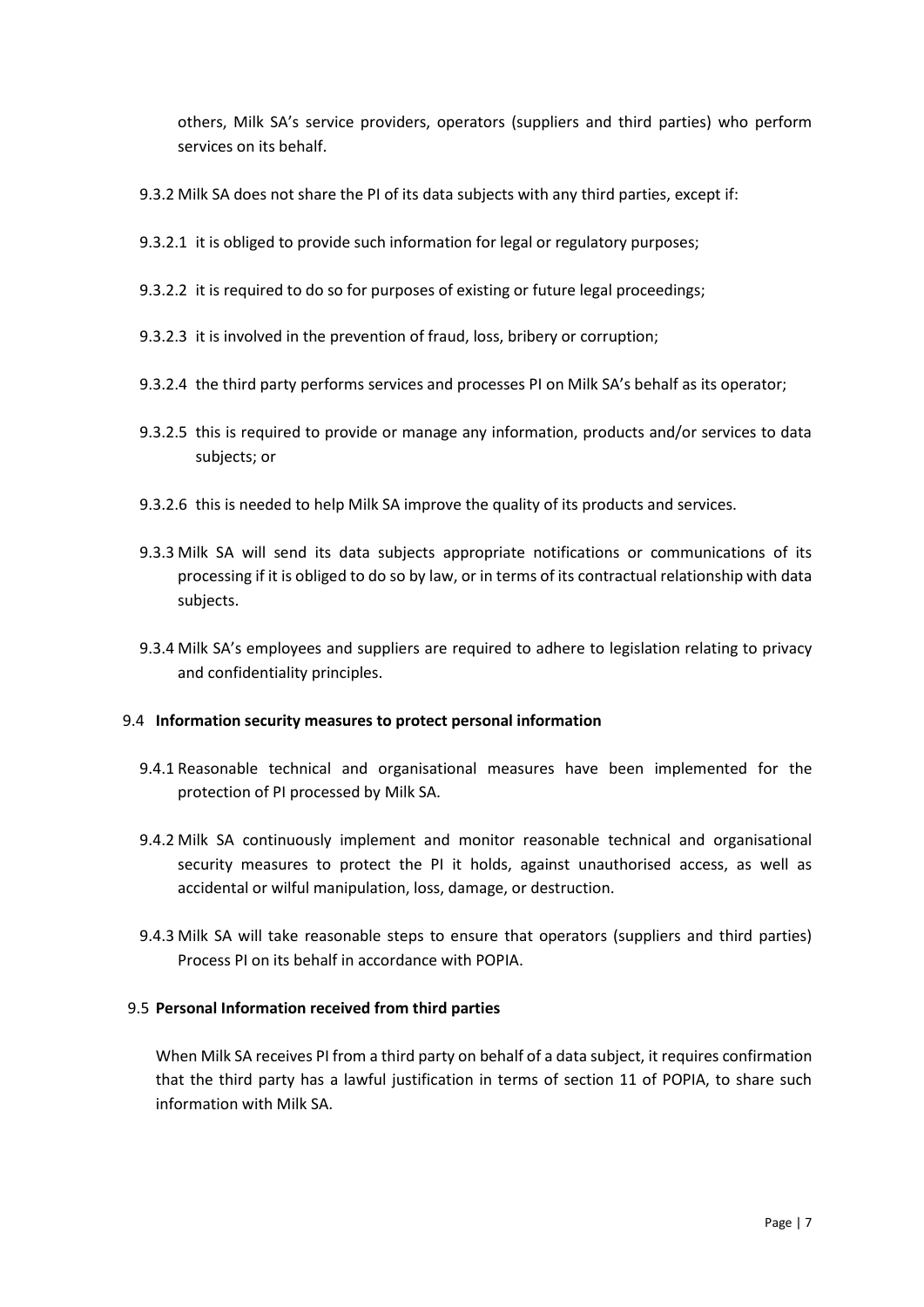#### 9.6 **Cross-border flows of personal information**

Milk SA will only transfer PI across South African borders if the relevant transactions or situation requires cross-border processing. It will only do so in accordance with South African legislative requirements, or if the data subject consents to the transfer of their PI to third parties in foreign countries.

#### **10. THE MANNER IN WHICH THE ABOVE RECORDS WILL BE MADE AVAILABLE**

- 10.1 The above-mentioned records are available for public inspection at the offices of Milk SA during office hours, by prior arrangement with the Information Officer, subject to the grounds of refusal mentioned in Chapter 4 of Part 3 of PAIA and any other applicable legislation.
- 10.2 In order to request access to information held by Milk SA, the person requesting access to such information (hereinafter referred to as the "**requester**") must not only identify the right it is seeking to exercise or protect and explain why the record requested is required for the exercise or protection of that right but must also comply with all the procedural requirements set out in PAIA. Should the requester that request access to the information be a public body (i.e., state), the requester must identify that the request for information is for the public's interest by stipulating adequate reasons.

#### **11. REQUEST PROCEDURE**

- 11.1 The requester must comply with all the procedural requirements contained in PAIA relating to the request for access to a record.
- 11.2 The requester must complete Milk SA's prescribed form and pay the request fee (if applicable) as referred to in paragraph 18 hereof.
- 11.3 The request must be made to the Information Officer at his/her address and e-mail address.
- 11.4 If a request is made on behalf of another person, then the requester must show to the reasonable satisfaction of the Information Officer that he/she is duly authorised to make such application.
- 11.5 If an individual is unable to complete the prescribed form because of illiteracy or disability, such a person may make the request verbally.
- 11.6 The requester must pay the prescribed request fee before any further processing can take place.
- 11.7 Milk SA will process the request within 30 days from the date when the prescribed fee and form was received, whatever was the latest.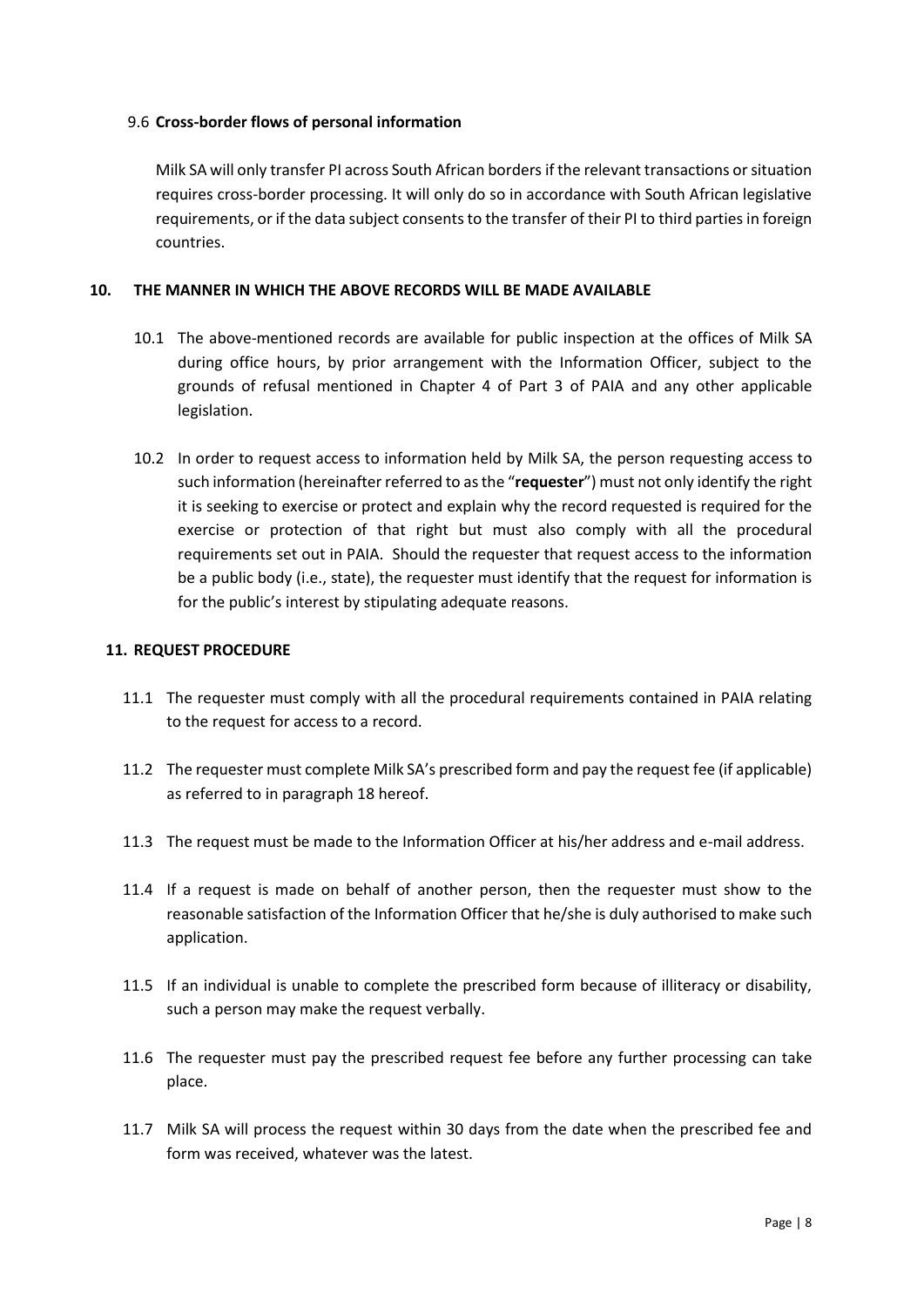- 11.8 The requester shall be informed whether access is granted or denied.
- 11.9 The requester must indicate that he/she requires the information in order to exercise or protect a right.

#### **12. ACCESS TO RECORDS HELD BY MILK SA**

- 12.1 Records held by Milk SA may be accessed by requests only once all prerequisite requirements for access have been met.
- 12.2 A requester is any person making a request for access to a record of Milk SA.

#### **13. REQUESTER**

- 13.1 A personal requester is a requester who is seeking access to a record containing PI about the requester.
- 13.2 Milk SA will voluntarily provide the requested information or give access to any record with regard to the requester's PI. The prescribed fee for reproduction of the information requested will be charged.
- 13.3 The requester (other than a personal requester) is entitled to request access to information of third parties. However, Milk SA is not obliged to voluntarily grant access. The requester must fulfil the prerequisite requirements for access in terms of PAIA, including the payment of a request and access fee.
- 13.4 Employees will not be required to use the PAIA/POPIA process to obtain their PI held by Milk SA. Such records can be obtained from Milk SA's Senior Administration Officer.

#### **14. FEES**

- 14.1 PAIA provides for two types of fees, namely:
- 14.1.1 A request fee, which will be a standard fee as contemplated in *Government Gazette* No. 23119; and
- 14.1.2 An access fee, which must be calculated by taking into account reproduction costs, search and preparation time and cost, as well as postal costs as contemplated in *Government Gazette* No. 23119.
- 14.2 When the request is received by the Information Officer, such officer shall by notice require the requester, other than a personal requester, to pay the prescribed request fee (if any), prior to further processing of the request.